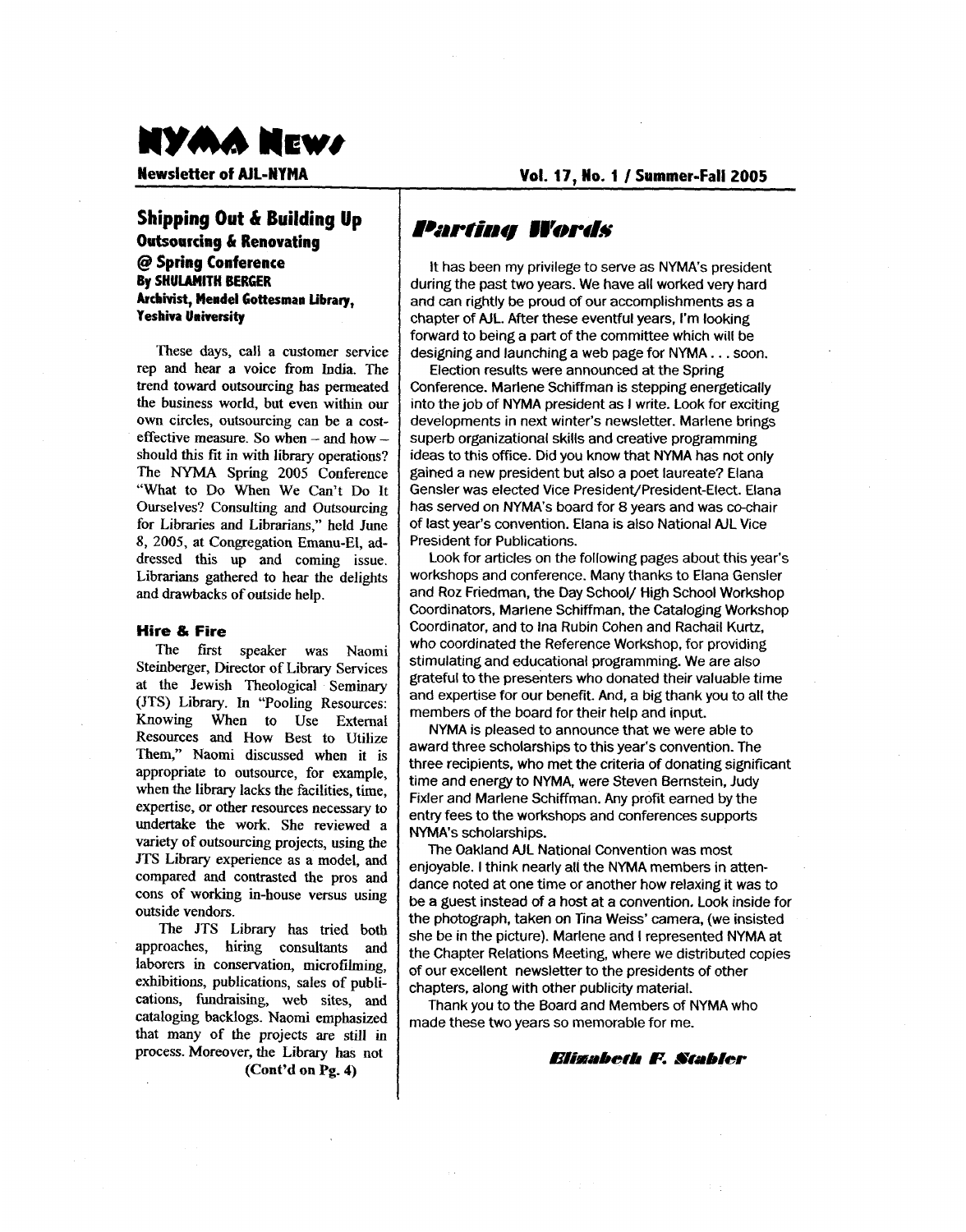# **Holocaust** & **Yiddish Lit Remembered Vanished Worlds**  @ **Reference Workshop By RACHAIL KURT2 Librarian, Yeshiva of Flatbush**

*Shoah* Holocaust. That chilling word evokes not only the impact of murdered souls, but of murdered worlds. Nevertheless, history lives on, preserved for future generations.

The atmosphere was equally thoughtful at the 2005 Reference Workshop, held Wednesday afternoon, April 6<sup>th</sup>, at the Jewish Theological Seminary of America (JTSA) and organized by Rachail Kurtz of Yeshiva of Flatbush, and ha Rubin Cohen, of JTSA.

#### **Retrieving from Memory**

The first presenter was Dr. Julia Bock, currently founder and director of the Hungarian Jewish Cultural Center (formerly head librarian of the Museum of Jewish Heritage in New York). In "From the Depths of the Holocaust: Retrieving Resources for Holocaust Studies," she discussed the importance of keeping track of a continually expanding field. Handouts included a list of Holocaust bibliographies and archival sources.

Dr. Bock evaluated the sources by arrangement and accessibility, topics and materials covered, language of material, **as** well **as** audience and focus group for which each source is intended. Of particular interest were the listings of *yizkor* (town memorial) books, electronic books, CD-ROMs, and resources on Holocaust deniers. She also evaluated Holocaust encyclopedias and handbooks, indicating which were the most important for specific needs and collections. In addition to **an** exhaustive and inclusive list of resources, **Dr.** Bock provided the audience with excellent books to peruse, one of them *Last Letters from the Shoah*.

#### **Looking to the Sources**

The second presenter, Faith Jones, Head of the Literature and Languages Department at Mid-Manhattan Library (formerly Yiddish Bibliographer, New York Public Library Jewish Division), spoke on the topic "Resources for Yiddish Literature Studies." Following her handout of Yiddish literature reference sources, Ms. Jones explained the importance of having both earlier and more updated sources, and the idiosyncrasies of each source - which ones were more problematic, inclusive, in-depth, recent, or accurate.

**(Coot'd on Pg. 8)** 

# **AIL-NYMA EXECUTIVE BOARD 2005-2006 CHAIRS OF STANDING COMMITTEES**

President Marlene Schiffman, 212-960-5381; schiffma@yu.edu

**Vice President** Elana Gensler, 516-481-6591, egensler@aol.com

**Corresponding Secretary** Chaya Wiesman, 212-744-8000, x7329; chaya@ramaz.org

Recording Secretary & Outreach Coordinator Tina Weiss, 212-824-2221; tweiss@huc.edu; tuna613@hotmail.com

Cataloging Workshop Coordinator & Web Committee Steven Bernstein, 212-678-8044, stbernstein@jtsa.edu

Ireasurer

ludy Fixler, 212-744-6400, x8420, fixler@lbi.cjh.org;

Day/High School Workshop Roz Friedman, 201-833-4307, ramer1492@aol.com Leslie Monchar, 973-597-1115 x 1120, monchar@jkha.org

Newsletter Hallie Cantor, 212-340-7723; hicantor@yu.edu; cantorh(@msrLcom

Publicity Coordinator (& Past President) Rita Lifton, 212-678-8092, elifton@isa.edu

**Reference Workshop Coordinators** Rachall Kurtz, 718-432-8285, x117, nachalloi (218th ish urq.<br>Ina Cohen, 212-578-8836, incohen (215. sku

Web Committee Member (& Inmediate Past President) Izabeth Stabet 2012, 507, 9500, Izastabet@yahoo.com<br>estabetra ena izienye org

Laison to Yeshika Libratans/Quster Group<br>Joyce Lenne, 5 to 487, 9204, journal distinguisem

Web Coordinator Sara Marcus, 718-464-6534, sara@nsmarcus.com

Graphics (& Past President) Shaindy (Susan) Kurzmann, 201-68-7/199.<br>Skurzman Oramano edu: sbl 360 att net

Past Presidents Shulamith Berger 212-960-5451; sterren@yrredu Naom Stenberger, 212 678-8982, usteinberger@tsa.edu

Committee chairs are not elected officers. We welcome wolunteers, please contact the committee chars. NTMA News is published twice a year, Spring/Summer & Fall/Minter, by the<br>All HYMA Committee, For questions or comments, contact Hallie Cantor, 383 Kingston Ave., #81, Brooklyn, NY 11213, or e-mail above.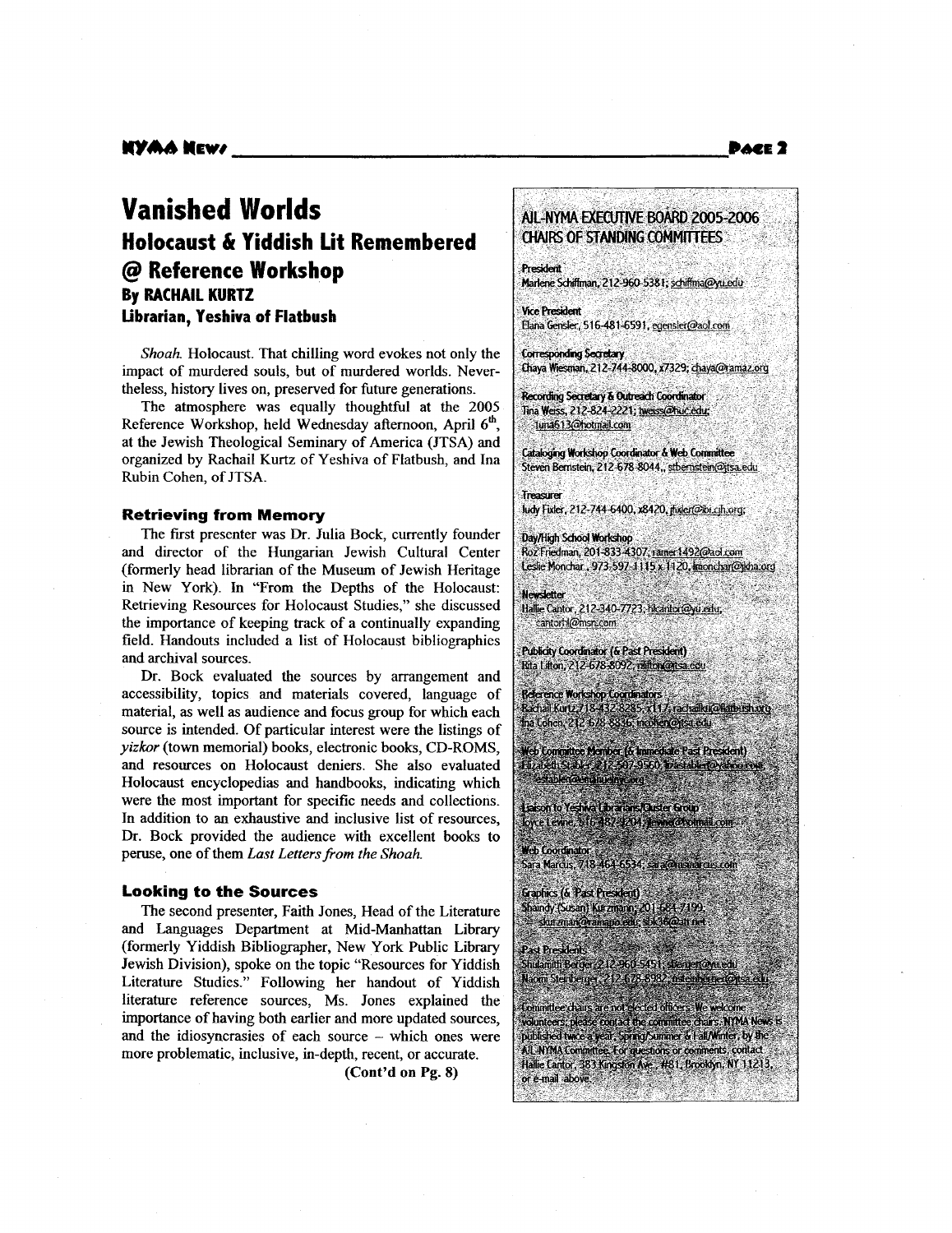#### **PACE 3**

# Look What's Happening .

#### **Live from NYPL**

"In the Shadow of Liberty: John Hollander & Esther Schor revisit Emma Lazarus." On Tues., May17th, John Hollander & Esther Schor, scholars of 19" century poetry qnd themselves prominent poets, brought to light this woman immortalized by the words "Give me your tired, your poor, your huddled masses, yearning to breathe free. . . ."The Joy Ungerleider Lecture, an annyal program of the **42"d** Street Library's Dorot Jewish Division, was made possible by the support of

the Dorot Foundation and hosted by **Michael** 

**Terry,** Director of the Dorot Division of the New York Public Library.

#### **Happy B-Day, American Jewry, Redux**

The Ivan M. Stettenheim Library of Congregation Emanu-El and the Herbert and Eileen Bernard Museum of Judaica co-hosted a series of lectures in honor of the 350<sup>th</sup> anniversary of Jews in America. On Wed., Apr. 6<sup>th</sup>: "Genealogy, Memory, Gotham, Origins, History." Kenneth T. Jackson, Jacques Barzun Professor of History and the Social Sciences and the director of the Herbert H. Lehman Center for the Study of American Jewish History at Columbia University, spoke about the contributions of NYC Jews to NYC and what about New York made this creative collaboration possible. On Tues., May 17th: "Assimilation and its Discontents: Untold Tales from the Early History of Reform Judaism." The speaker was Jonathan M. Hess, professor in the Department of Germanic Languages at the University of North Carolina at Chapel Hill, director of the Carolina Center for Jewish Studies (UNC-Chapel Hill), and adjunct professor in UNC's Department of Religious Studies.

#### **Sights on Sites**

The Library of the Jewish Theological Seminary of America (JTSA) has launched a new and expanded web site: www.jtsa.edu/library. Some of the featured additions include:

\*Link to JTS LIBRARY TREASURES

(www.itslibrarvtreasures.org). A site featuring digital images of some of the Library's most outstanding treasures - The Rothschild Mahzor, **the** Prato Haggadah, the Esslingen Mahzor. and selected Geniza fragments representiog and including texts by **Maimonides and Judah Halevi.** 

\*New online exhibit - "Radical Visions: Graphic Satire in the Yiddish **Press,** 1894-1939";

\*Bibliographic Guides to Jewish Studies in Bible, Jewish History, Jewish Literature, Jewish Music, Rabbinics, and Jewish Communal Services, prepared by JTS Public Services Librarians.

\*Expanded access with guides to 88 collections in the general and music archives.

\*Access to our new and expanded online resources. \*And more. Enjoy!

#### **Preservation**

The Center for Jewish History (CJH) held a series of preservation workshops. For groups, instructions included presewing. maintaining. and storing techniques, and developing recovery plans in cases of disasters stemming from the environment, water damage and fire. For individuals, basic instructions were given in housing. maintaining. and storing photographs, documents and other family memorabilia.

#### **Also at CHJ**

- \*Printing the Talmud: From Bomberg to Schottenstein." Through Aug. 28.
- \*"Greetings from Home: 350 Years of American Jewish Life." Through Sept. 15th.
- "YIVO at *80:* A Brief Encounter with Archives." Through Sept. **15th.**
- "Starting Over: Immigrant Experience of German Jews in America, 1830-1945."

#### **Take a Bow**

**Sella Hass Weinberg** delivered her indexing expertise in "LIS 308 Book Index Structures: In Print and on the Web," held July 6-7 and sponsored by St. John's University.

#### **Mazel Tovs**

- To **Marlene Schiffman,** on the birth of her granddaughter, Sari Hannah. Parents Dovid & Leah Hetfgott.
- Yitshak Immanuel. Parents Saul & Rebecca Lubetski. To **Edith Lubetski,** on the birth of her grandson
- To **Leslie Monchar,** on the marriage of her daughter Aliza to Josh Kroll.
- To **Lira Stabler,** on the engagement of her daughter Carolyn Aviva Schaeffer to Scott Lewis.
- To **Chaya Wiesman,** on the graduation of her daughter Shulamith with an MLS from Queens College.

May they all schep nachas.

#### **Condolences**

- To **Rachel Glasser,** on the passing of her mother, Leila Chernotsky.
- To **Chaya Wiesman,** on the passing of her mother, Miriam Spitzer.
- May they be comforted among the mourners of Zion in Jerusalem.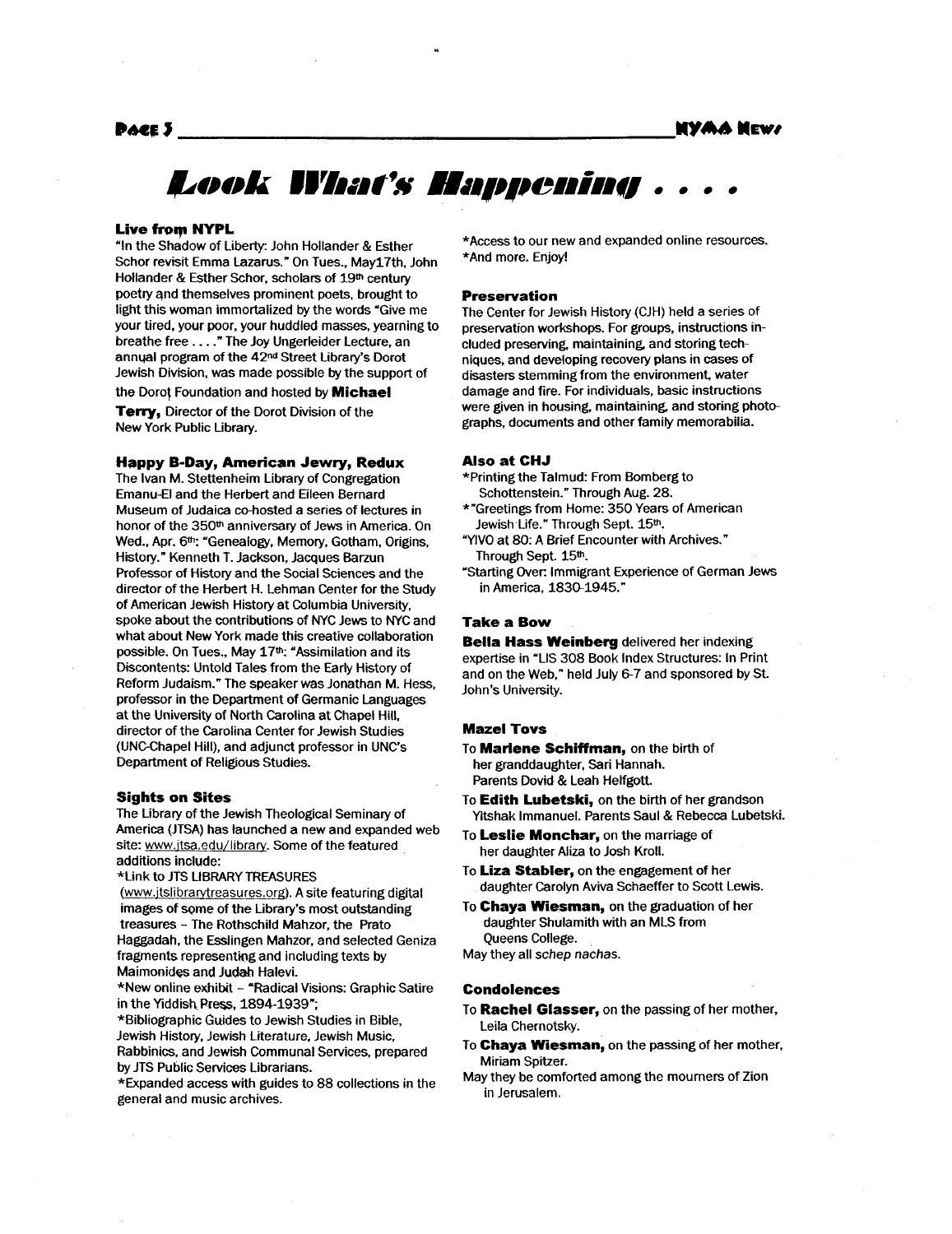#### **NYAA NEW**



#### **NAOMI STEINBERGER, of JTSA**

# **(Shipping Out, cont'd** from **Pg. 1)**

yet determined which method is superior, and different projects may require different approaches.

The saga of the cataloging outsourcing is a tale *of* "Ud *mutsal me-esh* - a brand plucked from a fire." After the JTS Library received a major grant to catalog thousands of books salvaged from the library fire in 1966, the library decided to outsource the cataloging. However, a great deal of time was required to prepare the books to be sent. A cataloger at JTS cataloged the books which the outsourcing company was unable to work with. This approach emphasized quantity over quality, but provided access to material for which there had previously been no access whatsoever.



CHAYA WIESMAN, of Ramaz

## **Building Anew**

The resurrection of the JTS Library from the 1966 fire also entailed the construction of a new library building in the 1980s. In a fitting pairing, the second speaker, Chaya Wiesman, Associate Librarian at Ramaz Upper School, led the topic: "Surviving Library **ConstructionlRenovation:** Some Pitfalls and How to Avoid Them."

Chaya solicited submissions of experiences with library construction and renovation through Hasafran. She received many responses, all but one negative. Although many of the stories were amusing, the overarching theme was of wasteful, nonfimctional, and potentially dangerous libraries. Problems ranged from reference and checkout desks way too high for children to reach, curved shelves which don't hold books properly, lack of wiring/electricity for work and computer areas, and poor lighting and raised floor sills. In the latter cases, the library was fined by OSHA and sued twice by patrons who tripped over the sill.



**LIZA STABLER, of Temple Emanu-El, receives a token of appreciation from the NYMA board.** 

In general, the librarians complained that their input was ignored and that the institutional. focus was on the libraries which "looked pretty, rather than on libraries which functioned well." Chaya urged that for a construction project to succeed, the librarians should work closely with board members, architects, and interior designers who specialize in libraries, especially in the type of library in question. Building committee members should spend at least a few hours in the library to get a sense of how it is used and how it functions.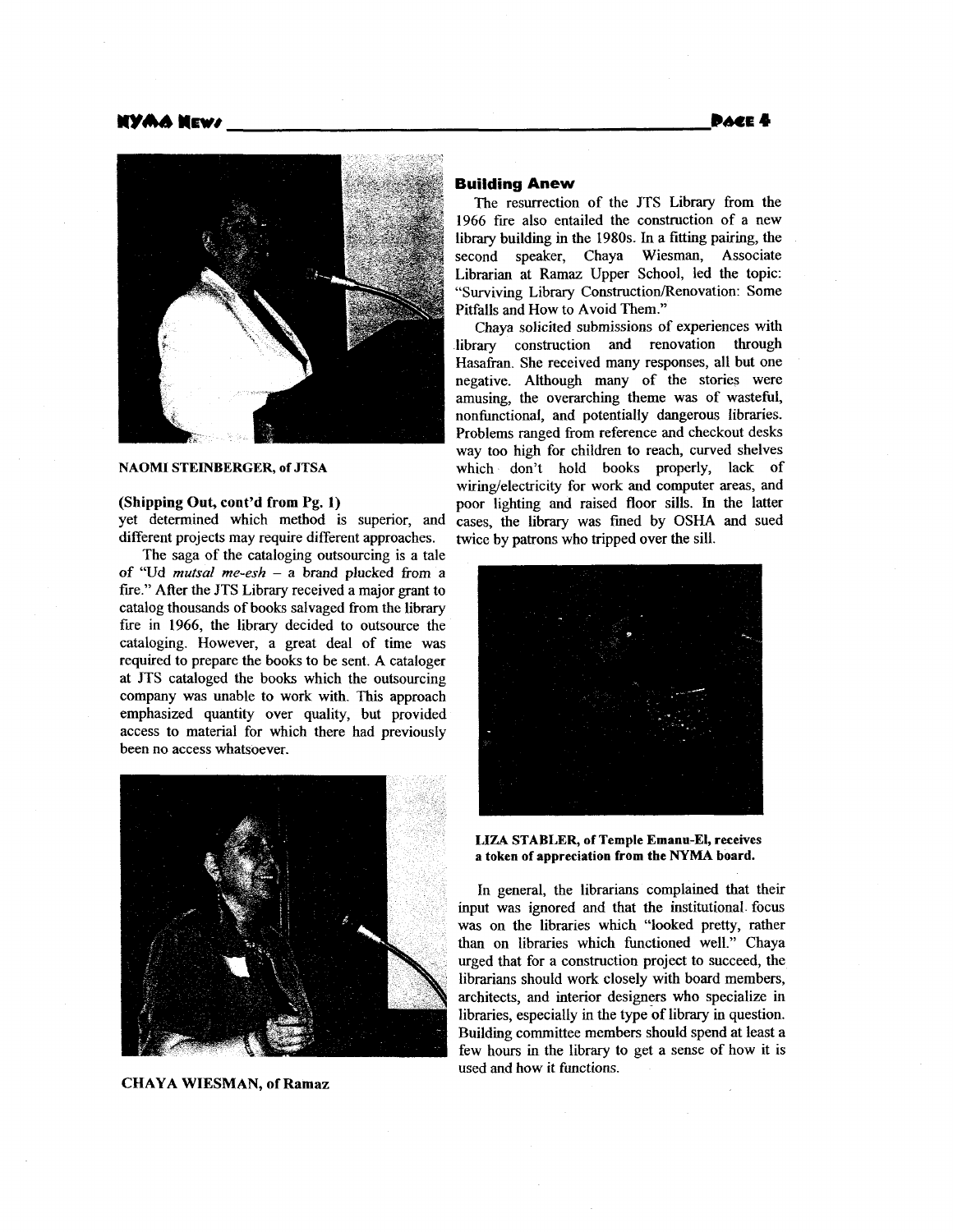The lecture provoked comment and discussion. ference 2005 was an outstanding example of this The topic of disaster planning was brought up; it tradition. Also honored was Liza Stabler, herself may be a worthwhile subject for a future conference. soon to be a "past president."

### **3-D** & **the Big** *2-0*

well, during the Spring Conference. **In** honor of NYMA's 20<sup>th</sup> anniversary was celebrated as

Afterwards, everyone was treated to the exhibition "Traveling- the Holy Land Through the Stereoscope," and a display of lantern slides by Elka **as** Deitsch, Senior Curator of the Herbert & Eileen Bernard Museum of Judaica at Temple Emanu-El.



**THANKS FOR THE MEMORIES** - **(I. to r.) NYMA's first three presidents ESTHER NUSSBAUM**  (of Ramaz), AVIVA ASTRINSKY (of YIVO), and EDITH LUBETSKI (of Stern College for Women), **honored at NYMA's 20" anniversary.** 

spoke, joined by her successors Aviva Astrinsky glimpse of early 20<sup>th</sup> century Palestine. They later and Esther Nussbaum. Edith mentioned that "twelve toured the grounds to view more old slides and golden spoons are mentioned in the week's Torah photographs. Apparently you don't need outsourcing portion *[Naso]*," and that "NYMA presents golden to feel transported. A *yasher koach* to Liza Stabler opportunities to its members." The Spring Confer- for a "timeless" event.

the event, Edith Lubetski, NYMA's first president, Donning special 3D glasses, viewers got **a** vivid



OUT OF THIS WORLD -- Not your 1950s SciFi, but just the same, viewers were transported to early 20<sup>th</sup><br>century Palestine via 3D. (All photos by Tina Weiss) (All photos by Tina Weiss)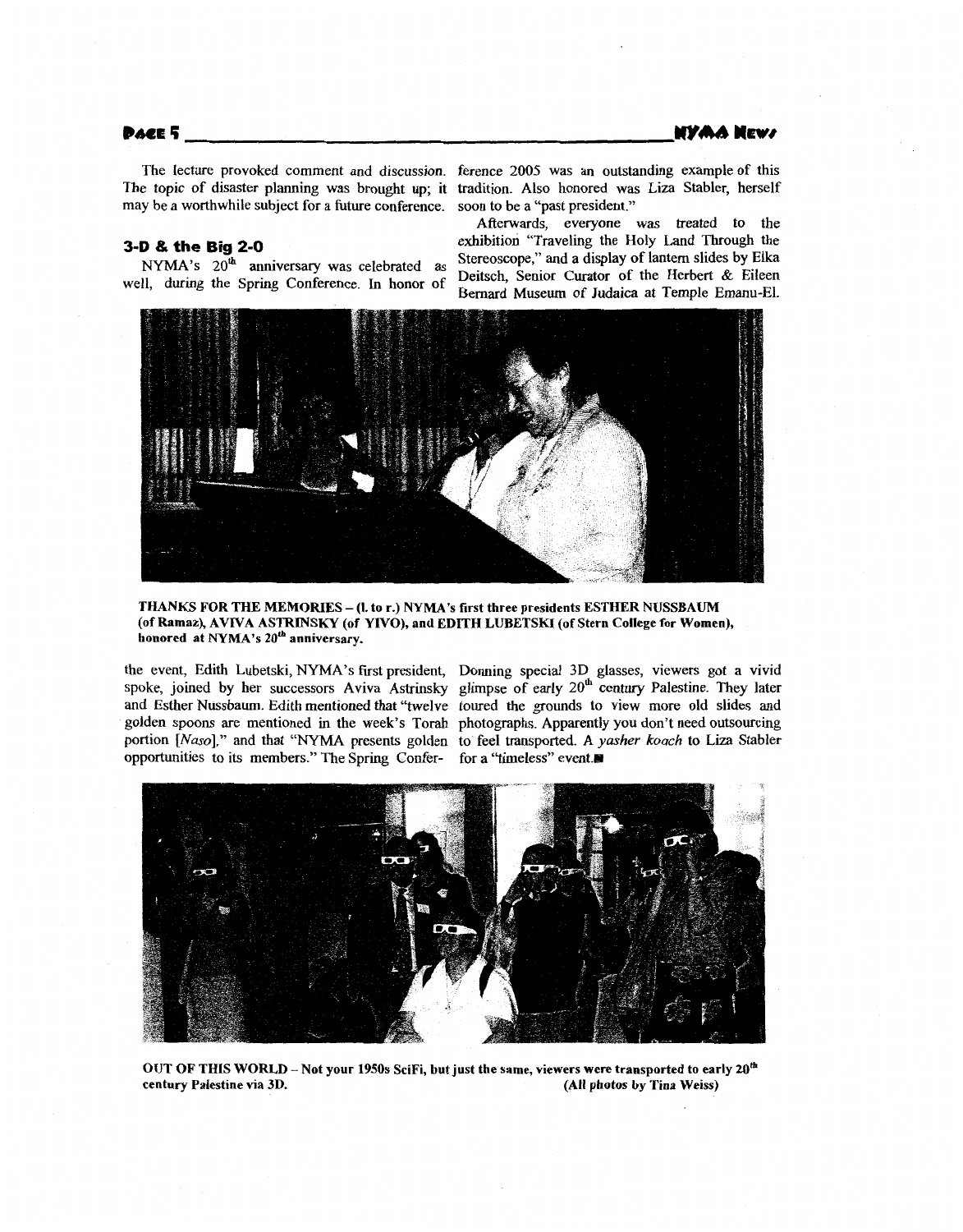# **In Memoriam**

# **.Worreior Cmltlberq, A\*\*H**

We at NYMA would like to express our sadness at the death of our colleague, Marcia Goldberg, A"H, lately at the University of Maryland, and formerly of Gratz College in Philadelphia, who passed away March 15,2005. She was known to us through her work, but also we greatly appreciated her sparkling personality. I roomed with her at the AJL Convention a few times, and she literally had us up quite a bit into the night with her wit and humorous remarks. She always sent the best **jokes** on the Internet.

automated RLIN system *so* well that she was a cataloger's cataloger. We are dedicating this [March 20\* cataloging] workshop to her memory. We extend our sincere condolences to the family, her two sons Aryeh and Avraham, and their families. We **will** miss her as a friend and colleague and as an integral part of AJL Several times she lectured before our group at NYMA and she was always a hit. She knew cataloging and the

## **MARLENE SCHIFFMAN, Cataloger, Mendel Gottesman Library, Yeshiva University**

I had many occasions while serving as music librarian at JTSA to consult with Marcia about music matters. When **1** visited Gratz, she spent a great deal of time explaining their collection to me and showing me some of the materials that **I** had asked to see prior to my visit I will miss her no-nonsense approach to librarianship and her generosity of spirit. May her family be comforted among the mourners of Zion and Jerusalem.

#### **MARION STEIN, Librarian, Abraham Joshua Heschel High School**

**<sup>I</sup>**met Marcia at Gratz College in 1989, and we worked together for seven years. Those years were very significant in the field **of** Hebraica cataloging. Marcia was very instrumental and enthusiastic about cataloging Hebrew books on RLIN, and she saw the value of contributing many records online. Through her work, Gratz College Library shared its collection with the academic world. She also took upon hersetf to establish many authority names for NACO. She felt that she gained an additional set of colleagues by participation in NACO.

**<sup>I</sup>**was always impressed by how she stood for quality in cataloging. She used to say: 'You do it right the first time, and you do not have to do it again." She knew the balance between "doing it right" and cataloging as many books as possible, and the balance of quality versus quantity was perfected by Marcia.

people. Marcia had a strong set of values; she truly believed in Am Yisrael and Eretz Yisrael, and she believed in family and friendship. When you work closely with people, you get to know them not only for their professional ability but also as

**<sup>I</sup>**can write a chapter entitled: 'My conversations with Marcia." They always were filled with humor, insights about life, strong belief in her way of life, but most of all her love for her children Avraham and Aryeh, her parents and her brothers. She **was** extremely proud of her family. My memoriam today is really meant for them.

I would like to end with a story about how in NAAUG (North America Aleph User Group) 2001 meeting. I was asked by the Head of Technical Services at the University of Maryland Library to recommend a persan to take charge of their Hebraica cataloging. It took me only a second to tell her to contact Marcia Goldberg at Gratz College. You all know how happy she was there, and **1'11** finish with quoting Marcia's short letter to me:

never had a *job* where *I* was *so* highly respected and appreciated. . . . Marcia." *7* dont know how many job 'shidduchim' you've made, but this one **w8s** the best, a real win-win Situation. **Ih** 

Yehi Zikhra Baruch!

**SARA** SPIEGEL, **Administrative Librarian for Technical Services, Jewish Theological Seminary** 

# **IBitir Itlairk, AW**

Dr. Rita (Margarita) Blank, who passed away June 28<sup>th</sup>, served as Paper Conservator for 15 years in the Jewish Theological Seminary (JTS) Library. She was instrumental in the development of the conservation lab, from itS naissance to its entry into the 2l5t century when **JTS** received a grant from the Andrew W. Mellon Foundation.

Before coming to JTS, Rita worked for close to 30 years at the Russian National Library in Leningrad (former USSR) as a senior scientist in the Conservation Department. She held a PhD in paper chemistry. Rita and her husband, Dr. Felix Blank, who works in the Technical Services Department of the Library at JTS, immigrated to the United States in 1989 and settled in Teaneck, NJ. She is also survived by two sons, Michael and Gregory.

Many people coming to the Library of the Jewish Theological Seminary and to the Conservation Lab beneffied from Rita's work. She is sorely missed by her friends and colleagues at the Library. And their hearts go out to Felix and the family. May her memory be a blessing to her family, always.

#### **NAOMl STEINBERGER,** Director **of Library Services, Jewish Theological Seminary**

Daee G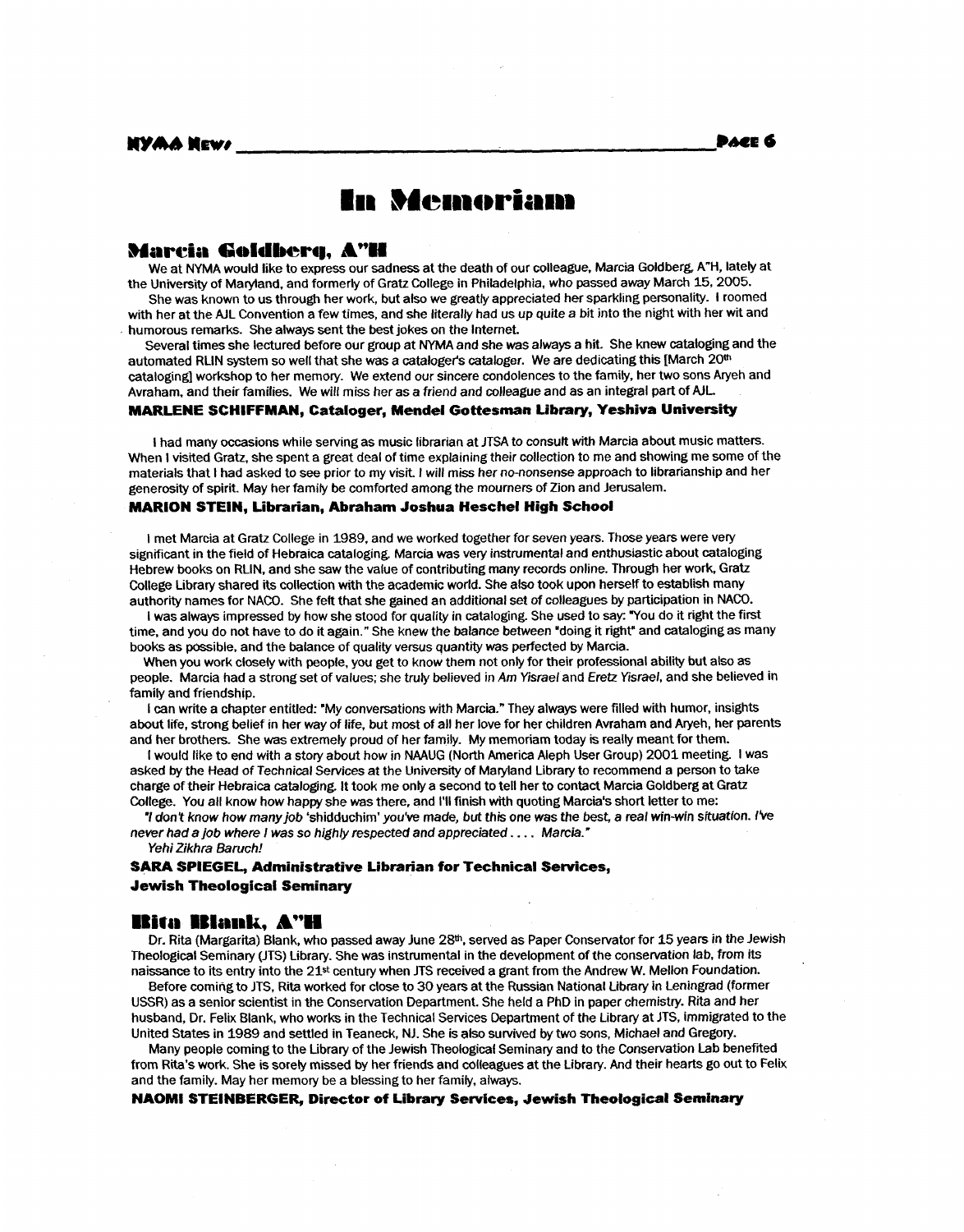### **DACE T**

# **Bring It On (line)! Web vs. Print** @ **Day School/High School Workshop By MARION M. STEIN Librarian, Abraham Joshua Heschel High School**

In this day of sound-bytes and images, it's not enough to wend our way around the periodical racks and new acquisitions shelves. We school librarians must contend with students who are both highly computer-savvy and demanding of up-tothe-minute information, anywhere, anytime.

The growing domination and availability of online sources was the topic of the Day School/ High School Workshop, held Wednesday, February<br>16<sup>th</sup>, at the new Abraham Joshua Heschel High 16<sup>th</sup>, at the new Abraham Joshua Heschel High School. In "Collection Development in the Age of Online Databases," the audience was provided with highly experienced librarians to lead a roundtable discussion. Heading off the discussion was Esther Nussbaum, Librarian of Ramaz High School. She spoke about e-books, which are just beginning to appear in school libraries.

Adele Bildersee of the Dalton School spoke about their extensive collection of databases and how they complement the print collection. She focused **on** JSTOR, a database of full-text articles **from** scholarly journals that is now reaching out to the secondary school market.

Although most of the discussion centered on the needs of high schools, a few participants from lower and middle schools contributed to the discussion with their own ideas and experiences with their respective grade levels. Participants were also treated to a tour of the impressive Heschel High School building.

The meeting continued informally for at least 30 minutes past the proposed ending time, **as** librarians continued to chat with one another. This proves that when knowledgeable people get together, the formal program is only part of the experience; the more important part is having the opportunity to meet one another face to face.



SAY "CHEESE" - Our gang poses for the camera at AJL **2005** National Convention, held June 19-22, at Oakland, California. **NYMA/NYC** made up **one** *of* the best-represented chapters, and even included members of Avi Chai. (Photo by Tina Weiss)